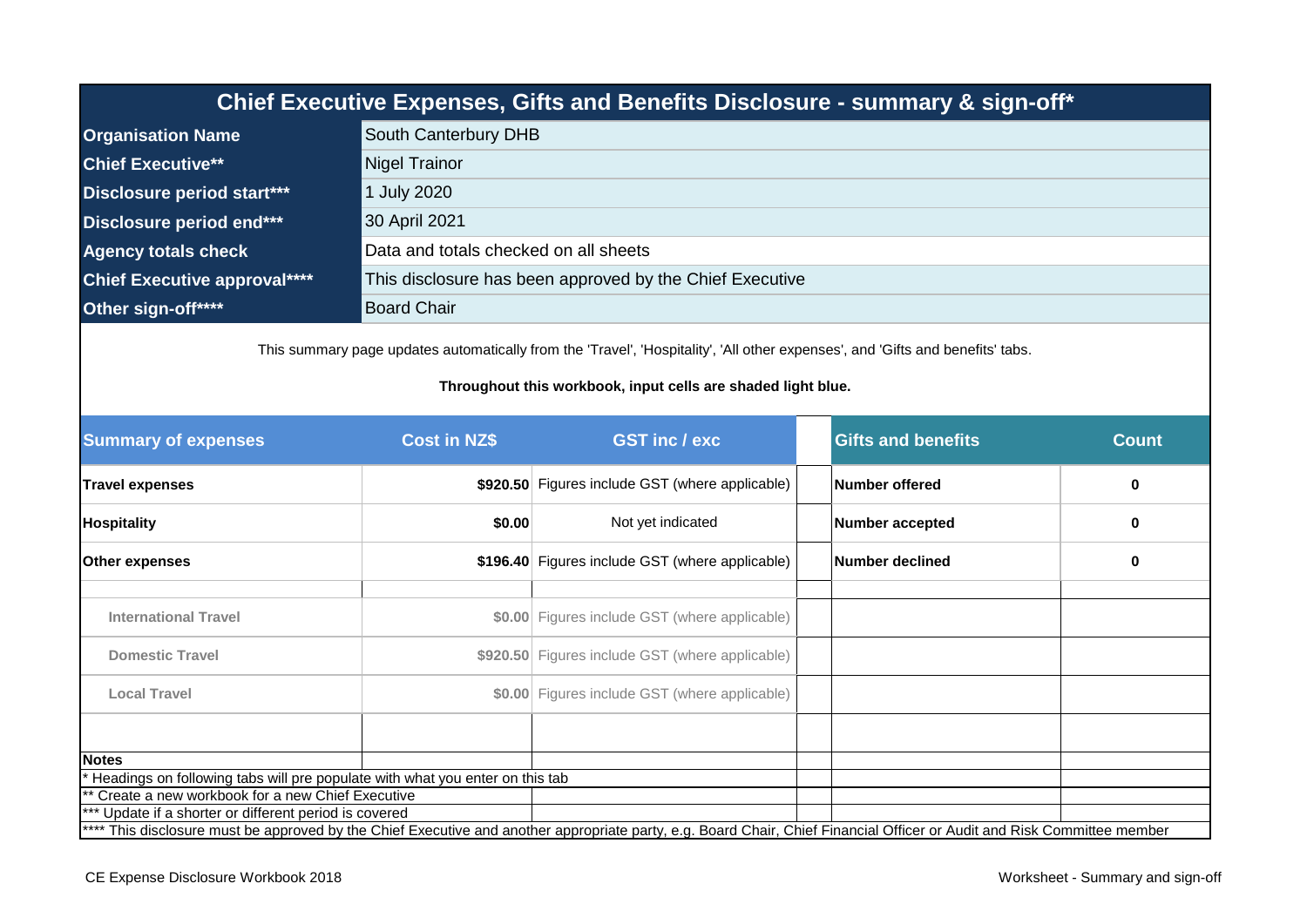| <b>Chief Executive Expense Disclosure</b>                                               |                                                                                                                                 |                                                                                      |             |  |  |  |
|-----------------------------------------------------------------------------------------|---------------------------------------------------------------------------------------------------------------------------------|--------------------------------------------------------------------------------------|-------------|--|--|--|
| <b>Organisation Name</b>                                                                | South Canterbury DHB                                                                                                            |                                                                                      |             |  |  |  |
| <b>Chief Executive</b>                                                                  | Nigel Trainor                                                                                                                   |                                                                                      |             |  |  |  |
| <b>Disclosure period start</b>                                                          | <b>July 2020</b>                                                                                                                |                                                                                      |             |  |  |  |
| <b>Disclosure period end</b>                                                            | 30 April 2021                                                                                                                   |                                                                                      |             |  |  |  |
| <b>GST</b> on costs                                                                     | Figures include GST (where applicable)                                                                                          |                                                                                      |             |  |  |  |
| <b>Agency totals check</b>                                                              | Data and totals on this worksheet checked and confirmed                                                                         |                                                                                      |             |  |  |  |
|                                                                                         | International, domestic and local travel expenses                                                                               |                                                                                      |             |  |  |  |
|                                                                                         | All expenses incurred by chief executive during international, domestic and local travel. Group expenses relating to each trip. |                                                                                      |             |  |  |  |
| International Travel (including travel within NZ at beginning and end of overseas trip) |                                                                                                                                 |                                                                                      |             |  |  |  |
| Date(s)*                                                                                | <b>Purpose of travel</b><br>Cost in NZ\$**<br>(e.g. attending XYZ conference for 3 days)***                                     | <b>Type of expense</b><br>(e.g. hotel, airfares, taxis, meals & for how many people) | Location(s) |  |  |  |
|                                                                                         |                                                                                                                                 |                                                                                      |             |  |  |  |

| Subtotal - international travel | \$0.00 | <b>Check - there are no hidden rows with data</b> | Check - each entry provides sufficient information |  |
|---------------------------------|--------|---------------------------------------------------|----------------------------------------------------|--|
|                                 |        |                                                   |                                                    |  |
|                                 |        |                                                   |                                                    |  |
|                                 |        |                                                   |                                                    |  |
|                                 |        |                                                   |                                                    |  |
|                                 |        |                                                   |                                                    |  |
|                                 |        |                                                   |                                                    |  |

| <b>Domestic Travel</b> (within NZ, including travel to and from local airport) |  |
|--------------------------------------------------------------------------------|--|
|                                                                                |  |

| Date(s)* |           | <b>Purpose of travel</b><br><b>Cost in NZ\$</b><br>(e.g. visiting district office for two days)*** | Type of expense<br>(e.g. hotel, airfares, taxis, meals & for how many people) | Location(s)    |
|----------|-----------|----------------------------------------------------------------------------------------------------|-------------------------------------------------------------------------------|----------------|
|          | 3-Feb-21  | 276.00 Attend a National Bi-partite meeting                                                        | Airfares                                                                      | Wellington     |
|          | 9-Feb-21  | 276.00 Attend a National Chief Executive and Chair meeting                                         | Airfares                                                                      | Wellington     |
|          | 9-Feb-21  | 180.00 Attend a National Chief Executive and Chair meeting                                         | Accomodation                                                                  | Wellington     |
|          | 10-Feb-21 | 180.00 Attend a National Chief Executive and Chair meeting                                         | Accomodation                                                                  | Wellington     |
|          | 14-Apr-21 | 8.50 Attend meeting in Dunedin                                                                     | Parking                                                                       | <b>Dunedin</b> |
|          |           |                                                                                                    |                                                                               |                |
|          |           |                                                                                                    |                                                                               |                |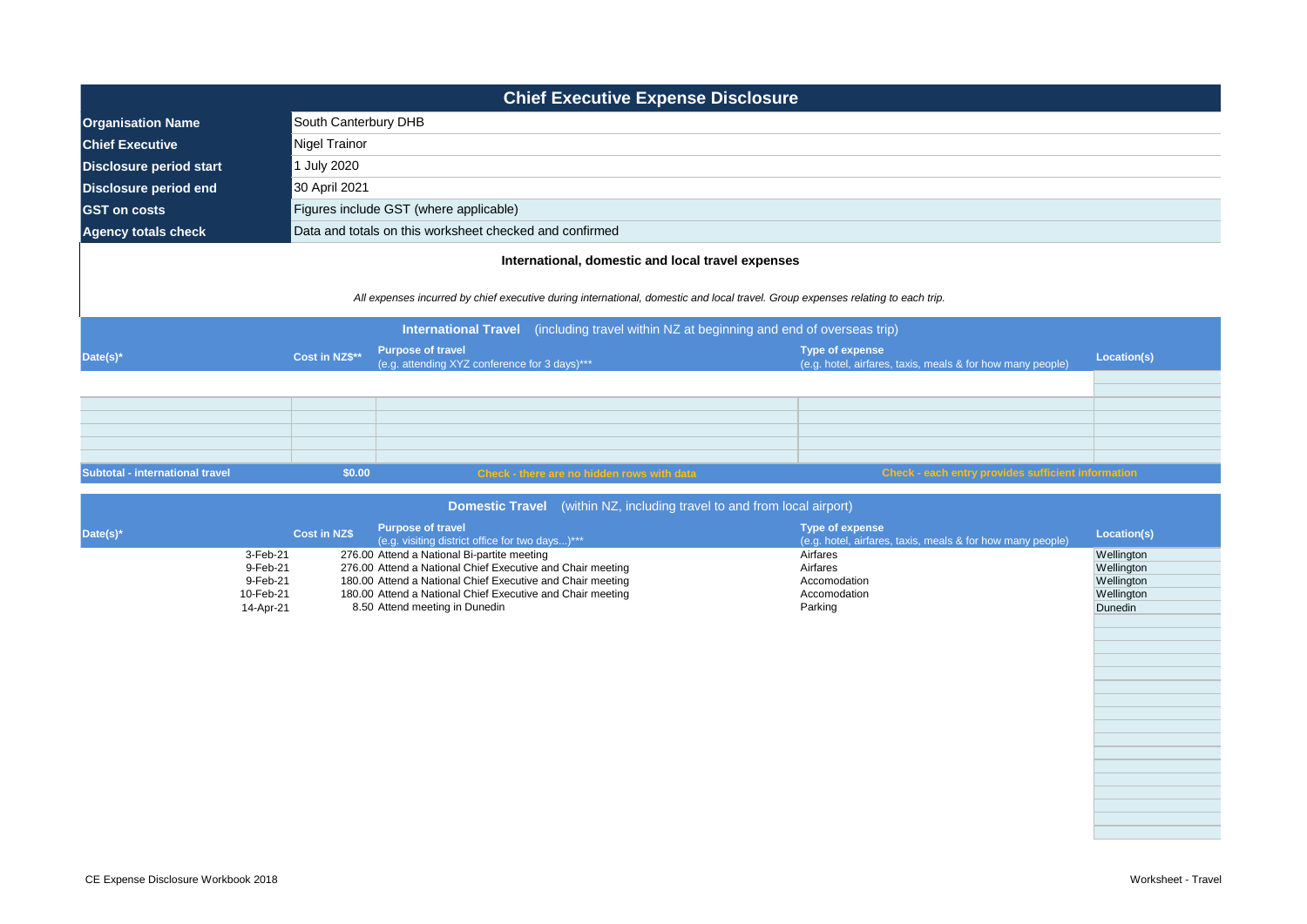| <b>Subtotal - domestic travel</b> | \$920.50            | Check - there are no hidden rows with data                     | Check - each entry provides sufficient information  |             |
|-----------------------------------|---------------------|----------------------------------------------------------------|-----------------------------------------------------|-------------|
|                                   |                     | <b>Local Travel</b> (within City, excluding travel to airport) |                                                     |             |
|                                   |                     |                                                                |                                                     |             |
| Date(s)*                          | <b>Cost in NZ\$</b> | <b>Purpose of travel</b><br>(e.g. meeting with Minister)***    | <b>Type of expense</b><br>(e.g. taxi, parking, bus) | Location(s) |
| no disclosure to note             |                     |                                                                |                                                     |             |
|                                   |                     |                                                                |                                                     |             |
|                                   |                     |                                                                |                                                     |             |
|                                   |                     |                                                                |                                                     |             |
|                                   |                     |                                                                |                                                     |             |

| <b>Total travel expenses</b> | \$920.50 |                                            |                                                    |  |
|------------------------------|----------|--------------------------------------------|----------------------------------------------------|--|
| Subtotal - local travel      | \$0.00   | Check - there are no hidden rows with data | Check - each entry provides sufficient information |  |
|                              |          |                                            |                                                    |  |
|                              |          |                                            |                                                    |  |
|                              |          |                                            |                                                    |  |
|                              |          |                                            |                                                    |  |
|                              |          |                                            |                                                    |  |

## **Notes**

\* Any non-standard date format or date outside 1 July 2018 - 30 June 2019 will raise an alert. Check entry and select 'Yes' to accept/continue.

\*\* Note that GST may not apply to overseas purchases.

\*\*\* Please include sufficient information to explain the trip and its costs including destination and duration.

Insert additional rows as needed: right click on a row number (left of screen) and select Insert - this will insert a row above selected row.

Group expenditure relating to each overseas trip.

Subtotals and totals will appear automatically once you put information in rows above.

Mark clearly if there is no information to disclose - provide a note to this effect in the 'Date' column (column A) for each travel category (local, domestic and international).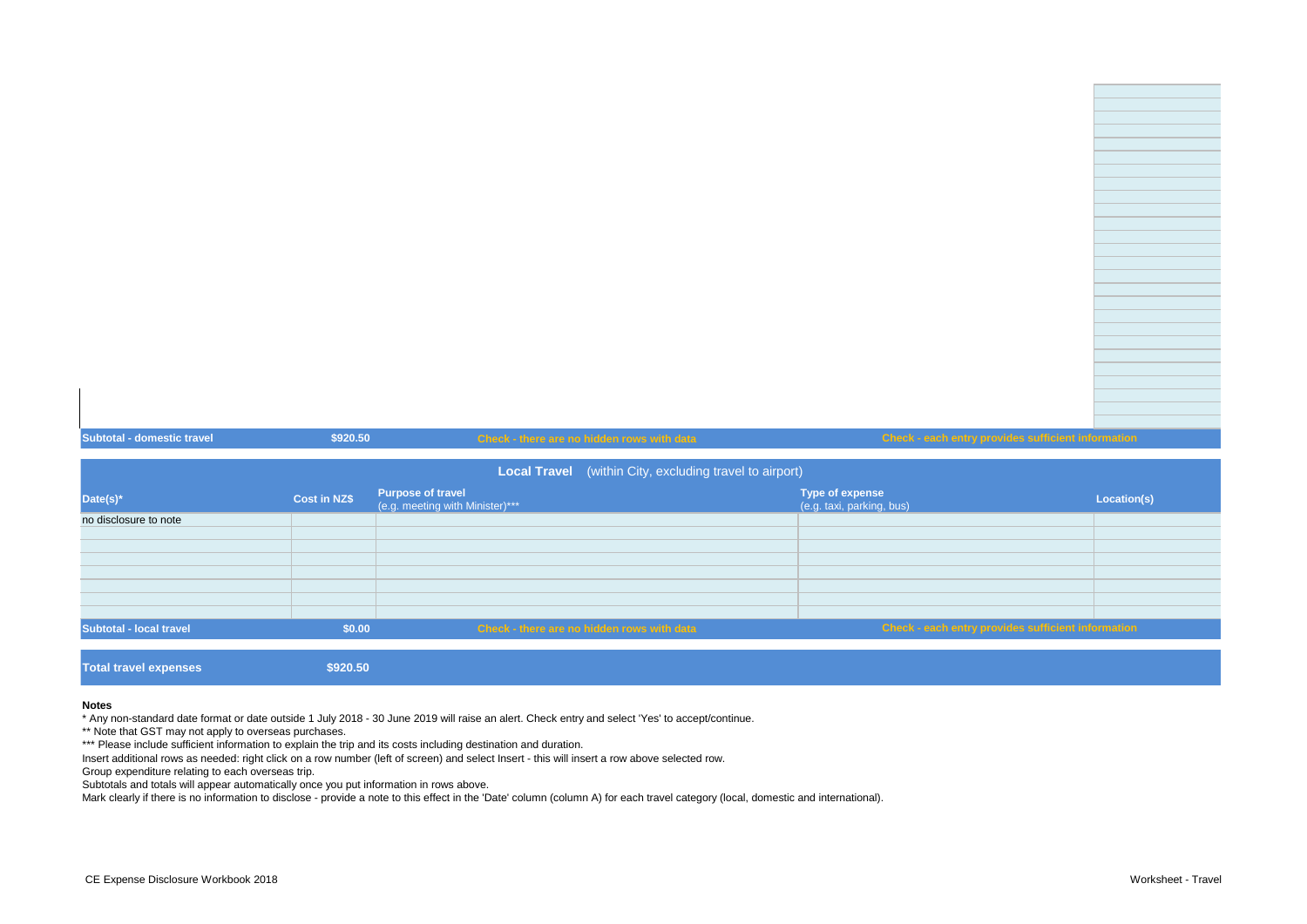| <b>Chief Executive Expense Disclosure</b>                                                                            |                     |                                                                                                                                                                                                                                                                  |                                                                     |             |  |  |
|----------------------------------------------------------------------------------------------------------------------|---------------------|------------------------------------------------------------------------------------------------------------------------------------------------------------------------------------------------------------------------------------------------------------------|---------------------------------------------------------------------|-------------|--|--|
| <b>Organisation Name</b>                                                                                             |                     | South Canterbury DHB                                                                                                                                                                                                                                             |                                                                     |             |  |  |
| <b>Chief Executive</b>                                                                                               | Nigel Trainor       |                                                                                                                                                                                                                                                                  |                                                                     |             |  |  |
| <b>Disclosure period start</b>                                                                                       | 1 July 2020         |                                                                                                                                                                                                                                                                  |                                                                     |             |  |  |
| <b>Disclosure period end</b>                                                                                         | 30 April 2021       |                                                                                                                                                                                                                                                                  |                                                                     |             |  |  |
| <b>GST</b> on costs                                                                                                  |                     |                                                                                                                                                                                                                                                                  |                                                                     |             |  |  |
|                                                                                                                      |                     |                                                                                                                                                                                                                                                                  |                                                                     |             |  |  |
| <b>Agency totals check</b>                                                                                           |                     | Data and totals on this worksheet checked and confirmed                                                                                                                                                                                                          |                                                                     |             |  |  |
|                                                                                                                      |                     | <b>Hospitality Offered to Third Parties*</b>                                                                                                                                                                                                                     |                                                                     |             |  |  |
|                                                                                                                      |                     | All hospitality expenses provided by the chief executive in the context of his/her job to anyone external to the Public Service or statutory Crown entities.                                                                                                     |                                                                     |             |  |  |
| Date(s)**                                                                                                            | <b>Cost in NZ\$</b> | <b>Purpose of hospitality</b><br>(e.g. hosting delegation from China, building relationships, team building)                                                                                                                                                     | <b>Type of expense</b><br>(what and for how many e.g. dinner for 5) | Location(s) |  |  |
|                                                                                                                      |                     |                                                                                                                                                                                                                                                                  |                                                                     |             |  |  |
|                                                                                                                      |                     |                                                                                                                                                                                                                                                                  |                                                                     |             |  |  |
|                                                                                                                      |                     |                                                                                                                                                                                                                                                                  |                                                                     |             |  |  |
|                                                                                                                      |                     |                                                                                                                                                                                                                                                                  |                                                                     |             |  |  |
|                                                                                                                      |                     |                                                                                                                                                                                                                                                                  |                                                                     |             |  |  |
|                                                                                                                      |                     |                                                                                                                                                                                                                                                                  |                                                                     |             |  |  |
|                                                                                                                      |                     |                                                                                                                                                                                                                                                                  |                                                                     |             |  |  |
|                                                                                                                      |                     |                                                                                                                                                                                                                                                                  |                                                                     |             |  |  |
|                                                                                                                      |                     |                                                                                                                                                                                                                                                                  |                                                                     |             |  |  |
| <b>Total hospitality expenses</b>                                                                                    | \$0.00              | Check - there are no hidden rows with data                                                                                                                                                                                                                       | <b>Check - each entry provides sufficient information</b>           |             |  |  |
|                                                                                                                      |                     |                                                                                                                                                                                                                                                                  |                                                                     |             |  |  |
| <b>Notes</b>                                                                                                         |                     |                                                                                                                                                                                                                                                                  |                                                                     |             |  |  |
|                                                                                                                      |                     | * Third parties include people and organisations external to the public service or statutory Crown entities.<br>** Any non-standard date format or date outside 1 July 2018 - 30 June 2019 will raise an alert. Check entry and select 'Yes' to accept/continue. |                                                                     |             |  |  |
|                                                                                                                      |                     | Insert additional rows as needed: right click on a row number (left of screen) and select Insert - this will insert a row above selected row.                                                                                                                    |                                                                     |             |  |  |
| Total cost will appear automatically once you put information in rows above.                                         |                     |                                                                                                                                                                                                                                                                  |                                                                     |             |  |  |
| Mark clearly if there is no information to disclose - provide a note to this effect in the 'Date' column (column A). |                     |                                                                                                                                                                                                                                                                  |                                                                     |             |  |  |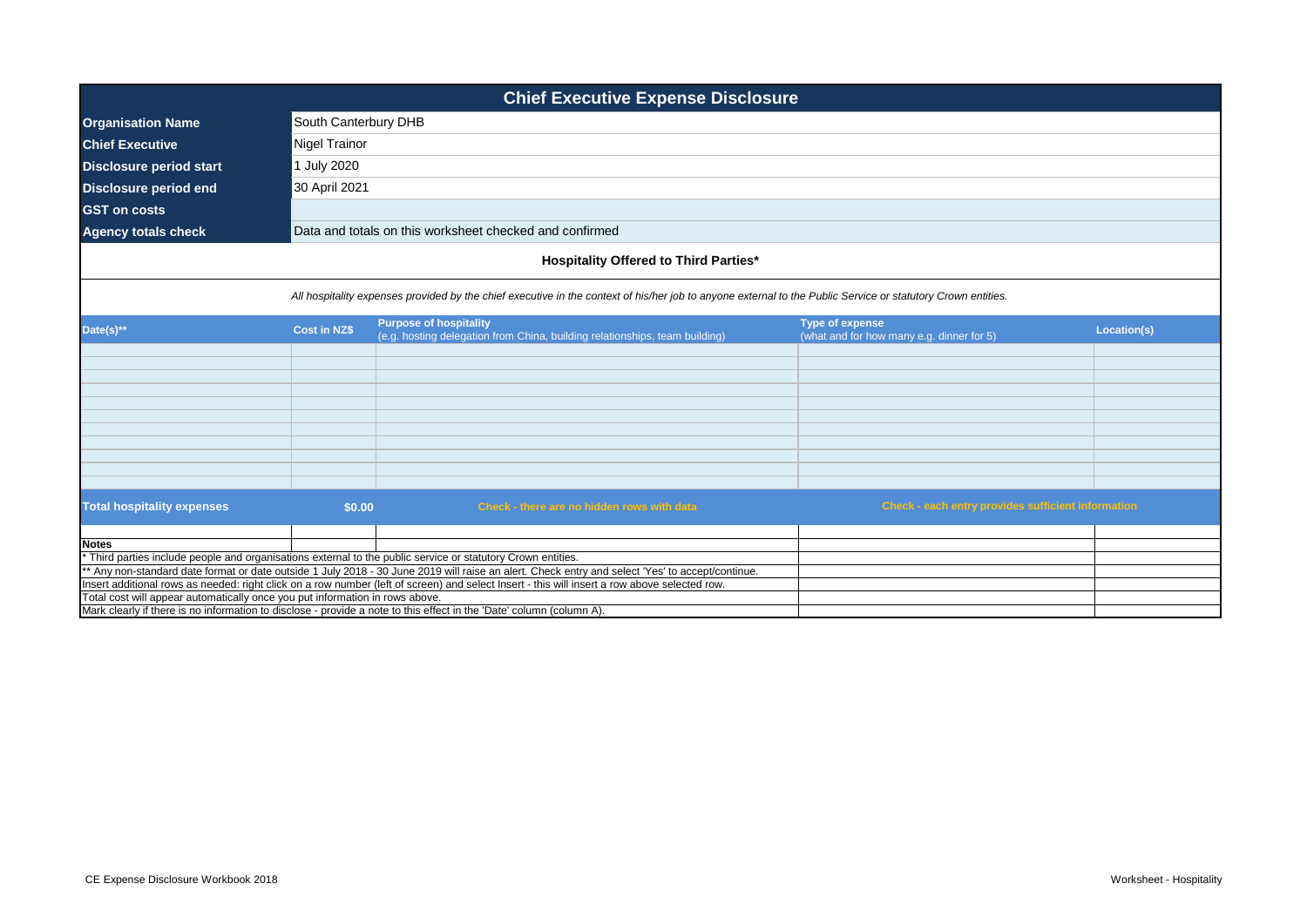| <b>Chief Executive Expense Disclosure</b>                                    |                                                                                                                                                                                                                                                 |                                                                                                                                               |                                                                        |             |  |
|------------------------------------------------------------------------------|-------------------------------------------------------------------------------------------------------------------------------------------------------------------------------------------------------------------------------------------------|-----------------------------------------------------------------------------------------------------------------------------------------------|------------------------------------------------------------------------|-------------|--|
| <b>Organisation Name</b>                                                     | South Canterbury DHB                                                                                                                                                                                                                            |                                                                                                                                               |                                                                        |             |  |
| <b>Chief Executive</b>                                                       | Nigel Trainor                                                                                                                                                                                                                                   |                                                                                                                                               |                                                                        |             |  |
| <b>Disclosure period start</b>                                               | July 2020                                                                                                                                                                                                                                       |                                                                                                                                               |                                                                        |             |  |
| <b>Disclosure period end</b>                                                 | 30 April 2021                                                                                                                                                                                                                                   |                                                                                                                                               |                                                                        |             |  |
| <b>GST on costs</b>                                                          |                                                                                                                                                                                                                                                 | Figures include GST (where applicable)                                                                                                        |                                                                        |             |  |
| <b>Agency totals check</b>                                                   |                                                                                                                                                                                                                                                 | Data and totals on this worksheet checked and confirmed                                                                                       |                                                                        |             |  |
|                                                                              |                                                                                                                                                                                                                                                 |                                                                                                                                               |                                                                        |             |  |
|                                                                              |                                                                                                                                                                                                                                                 | <b>All Other Expenses</b>                                                                                                                     |                                                                        |             |  |
|                                                                              | All other expenditure incurred by the chief executive that is not travel, hospitality or gifts.<br>Include e.g. phone and data costs, subscriptions, membership fees, conference fees, professional development costs, books and anything else. |                                                                                                                                               |                                                                        |             |  |
| Date(s)*                                                                     | <b>Cost in NZ\$</b>                                                                                                                                                                                                                             | <b>Purpose of expense</b><br>(e.g. subscription part of employment agreement, development as agreed with SSC)                                 | <b>Type of expense</b><br>(e.g. phone and data costs, membership fees) | Location(s) |  |
| 28-Apr-21                                                                    |                                                                                                                                                                                                                                                 | 196.40 Team farewell lunch                                                                                                                    | Meal                                                                   | Timaru      |  |
|                                                                              |                                                                                                                                                                                                                                                 |                                                                                                                                               |                                                                        |             |  |
|                                                                              |                                                                                                                                                                                                                                                 |                                                                                                                                               |                                                                        |             |  |
|                                                                              |                                                                                                                                                                                                                                                 |                                                                                                                                               |                                                                        |             |  |
|                                                                              |                                                                                                                                                                                                                                                 |                                                                                                                                               |                                                                        |             |  |
|                                                                              |                                                                                                                                                                                                                                                 |                                                                                                                                               |                                                                        |             |  |
|                                                                              |                                                                                                                                                                                                                                                 |                                                                                                                                               |                                                                        |             |  |
|                                                                              |                                                                                                                                                                                                                                                 |                                                                                                                                               |                                                                        |             |  |
| <b>Total other expenses</b>                                                  | \$196.40                                                                                                                                                                                                                                        | Check - there are no hidden rows with data                                                                                                    | Check - each entry provides sufficient information                     |             |  |
|                                                                              |                                                                                                                                                                                                                                                 |                                                                                                                                               |                                                                        |             |  |
| <b>Notes</b>                                                                 |                                                                                                                                                                                                                                                 |                                                                                                                                               |                                                                        |             |  |
|                                                                              |                                                                                                                                                                                                                                                 | Any non-standard date format or date outside 1 July 2018 - 30 June 2019 will raise an alert. Check entry and select 'Yes' to accept/continue. |                                                                        |             |  |
| Total cost will appear automatically once you put information in rows above. |                                                                                                                                                                                                                                                 | Insert additional rows as needed: right click on a row number (left of screen) and select Insert - this will insert a row above selected row. |                                                                        |             |  |
|                                                                              |                                                                                                                                                                                                                                                 | Mark clearly if there is no information to disclose - provide a note to this effect in the 'Date' column (column A).                          |                                                                        |             |  |